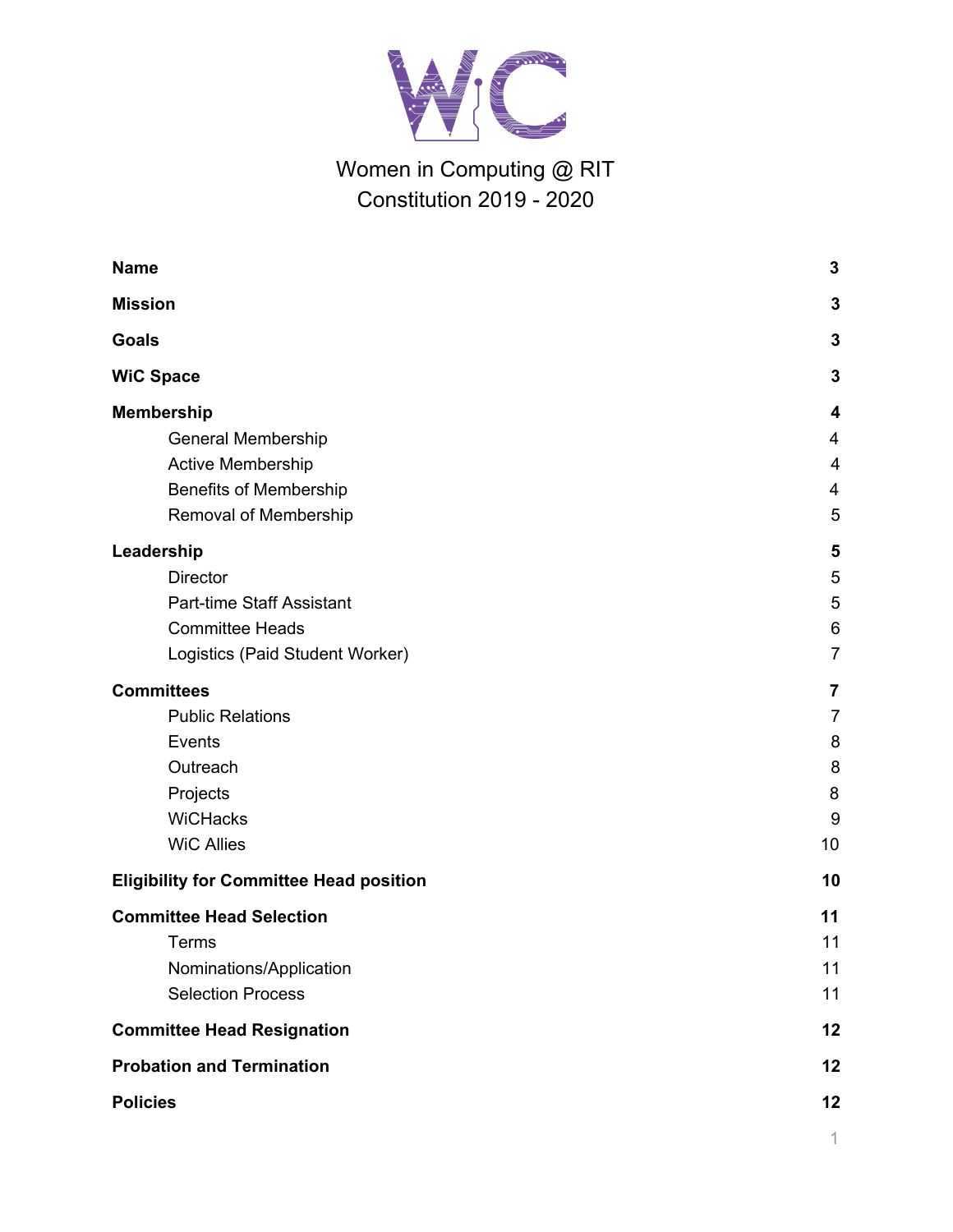

| <b>Definitions</b>     | 13 |
|------------------------|----|
| Ambassador             | 13 |
| Good Academic Standing | 13 |
| <b>Just Cause</b>      | 13 |
| Majority               | 13 |
| <b>Amendments</b>      | 13 |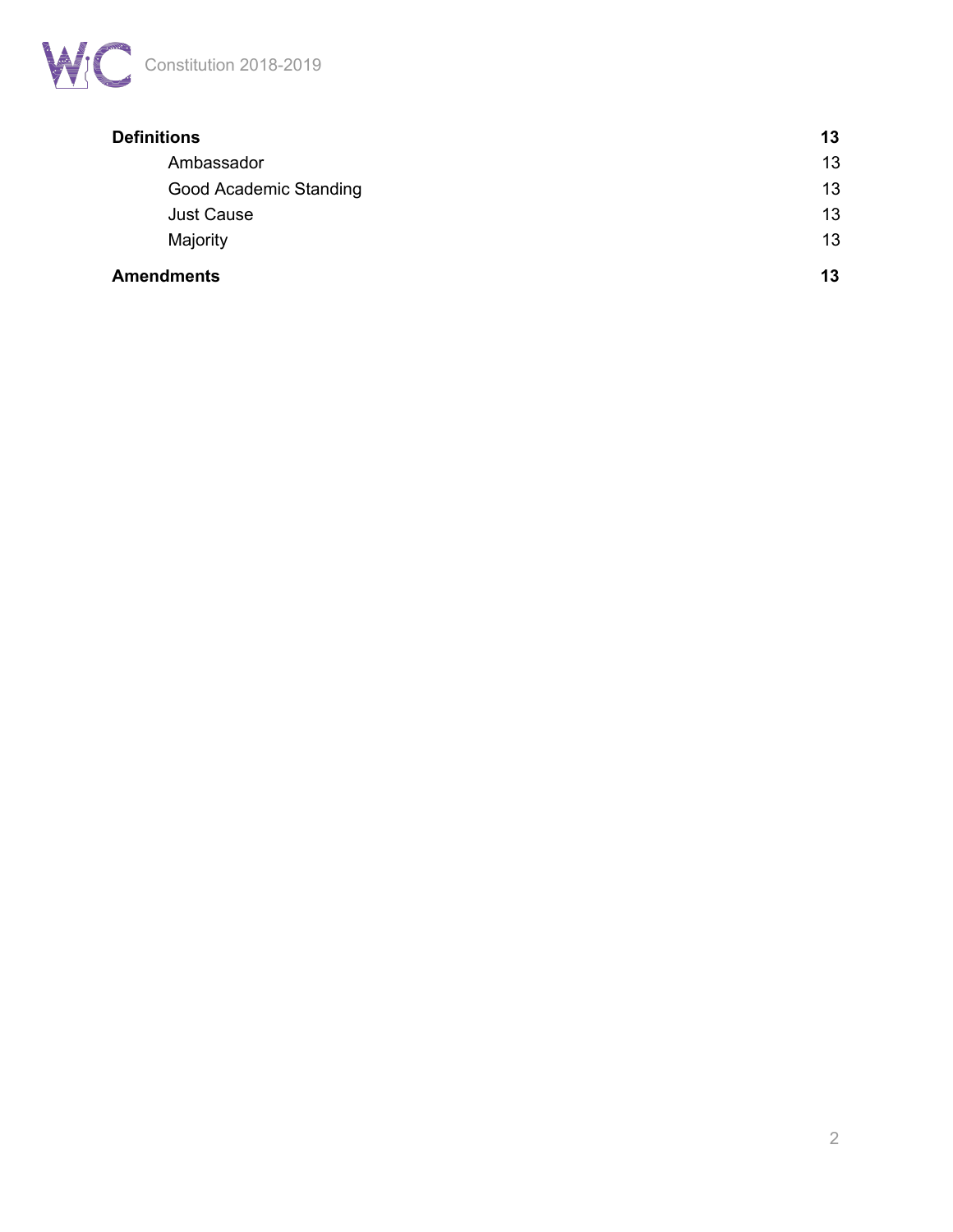

### <span id="page-2-0"></span>**I. Name**

A. The name of this organization shall be known as Women in Computing at the Rochester Institute of Technology, hereafter referred to as WiC at RIT.

## <span id="page-2-1"></span>**II. Mission**

A. Women in Computing at the Rochester Institute of Technology (WiC at RIT) is an all-inclusive organization which provides an interdisciplinary networking forum for students, faculty, staff, and alumni involved in the field of computing at The Rochester Institute of Technology through professional, leadership, mentorship, and technical development opportunities. WiC at RIT will also encourage the development of women and all gender minorities in computing through community outreach.

## <span id="page-2-2"></span>**III. Goals**

- A. To make the field of computing less intimidating to women and all gender minorities and allow them to become better integrated within it.
- B. To break down gender barriers in the field and promote a truly equal and inclusive environment.
- C. To organize social events that strengthen relationships and encourage those who may feel ostracized within the computing community.
- D. To encourage students ages K-12 to explore computing through outreach programs, camps, and mentorship.
- E. To create opportunities for members to gain and expand their technical knowledge through projects, WiCHacks, tech talks, and conferences.
- F. To provide a channel for distributing event information from other organizations within the field.
- G. To accumulate technical news, knowledge, and information for use in encouraging the involvement of women and all gender minorities in the field of computing and providing a clearer path to success within it.

## <span id="page-2-3"></span>**IV. WiC Space**

- A. WiC Space expectations will be covered at the first General Meeting of every semester in a committee head microtalk, given by the Logistics CH.
- B. WiC Space hours will be posted on the door, with any changes announced in the WiC Slack.
- C. All occupants of the WiC Space will be held to the following expectations:
	- 1. Treat all others with respect; any harassment or bullying will not be tolerated.
	- 2. Maintain professional attitudes towards professors and companies.
	- 3. Be welcoming towards everyone in the Space.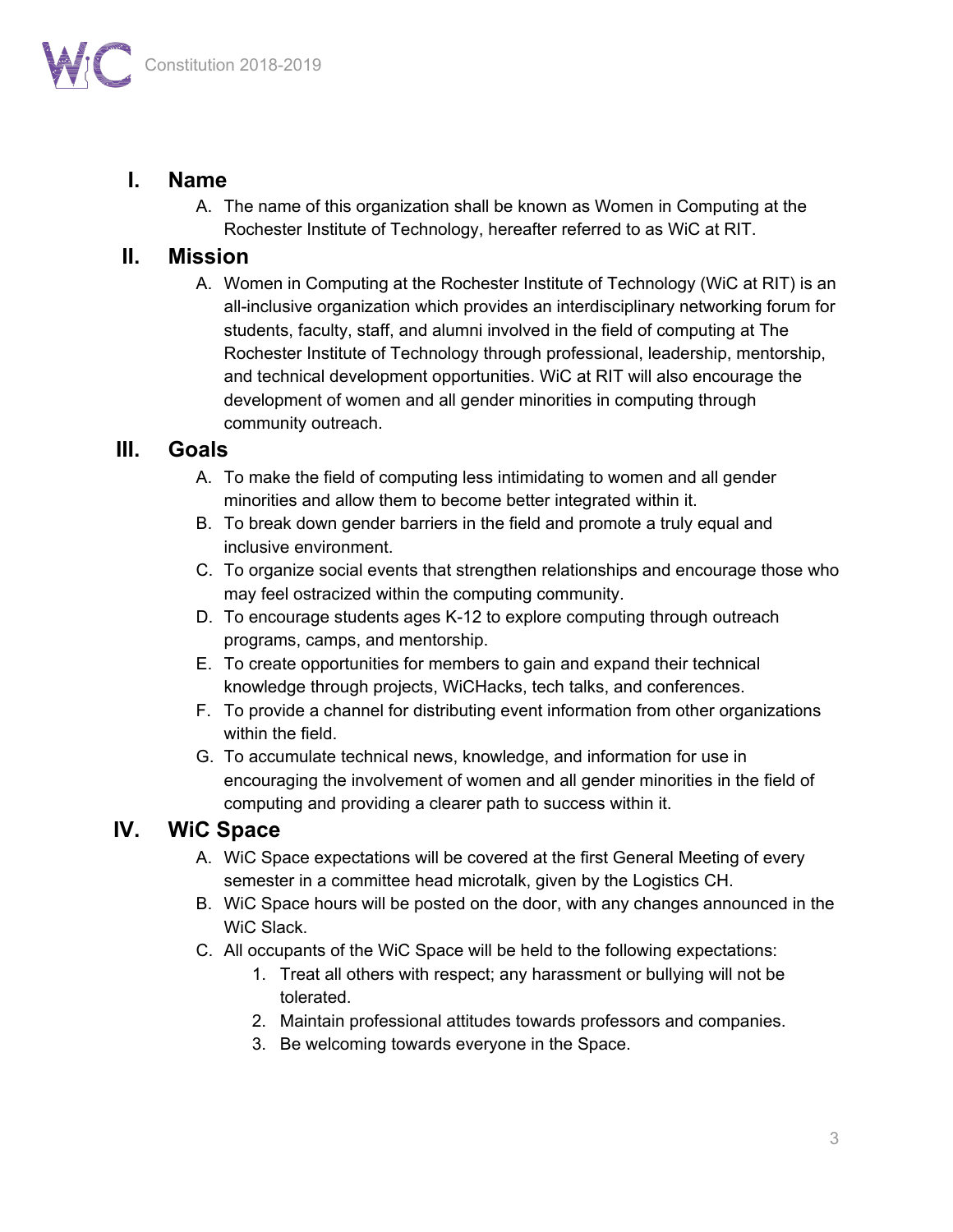- 4. If a personal conflict arises in the Space, seek out a WiC Committee Head or Director for assistance or privately resolve the issue in a respectful manner.
- 5. Maintain a professional demeanor in regard to language and topics of conversation.
- 6. If an occupant leaves the Space for over 15 minutes, they must move all belongings off of the table and chairs.
- D. When the CS Tutor is holding hours, they have the authority to regulate noise level in the Space.
- E. If the Director, Staff Assistant, and Committee Heads are absent from the Space, the door must be closed and all occupants will be asked to leave until at least one of the above persons return.

## **V. General Meetings**

- A. General meeting expectations will be covered at the first General Meeting of every semester in a committee head microtalk, given by the Logistics CH.
- B. All General Meeting attendees will be held to the following expectations.
	- 1. Treat all others with respect; any harassment or bullying will not be tolerated.
	- 2. Maintain professional attitudes towards professors and companies.
	- 3. Be welcoming to everyone at General Meetings
	- 4. If a personal conflict arises during the meeting, seek out a WiC Committee Head or Director for assistance or privately resolve the issue in a respectful manner.
	- 5. All Attendees will be present for the whole duration of the general meeting (excluding social activities, ex. cupcake decorations, Bob Ross Paint Night) unless prior discussion with a Committee Head or the Director.
		- a) If the attendee is to leave at any point during the meeting without prior discussion, their meeting attendance will not be counted towards their general/active membership.

## <span id="page-3-1"></span><span id="page-3-0"></span>**VI. Membership**

- A. All students at Rochester Institute of Technology are eligible for membership in WiC at RIT.
- B. General Membership
	- 1. General Membership for the current semester is obtained after attending at least 7 of the semester's General Meetings. Events include anything planned and facilitated by WiC at RIT. General Members of WiC at RIT are permitted to assist with events for which they volunteer and attend member-only events. General Members are not permitted to apply for leadership positions.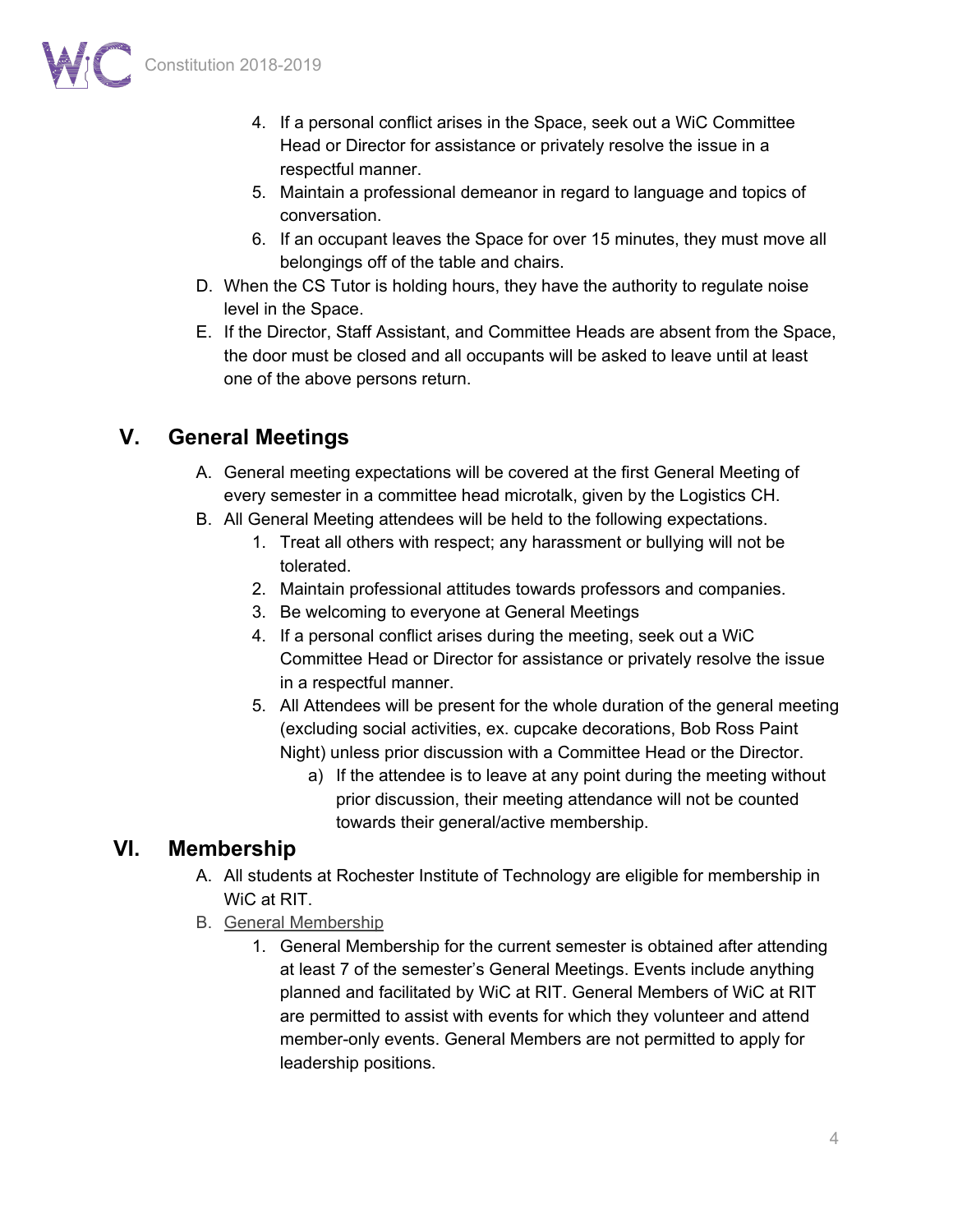

### <span id="page-4-0"></span>C. Active Membership

- 1. Active membership is obtained by meeting criteria for General Membership as well as making a contribution to at least one (1) committee per semester as defined by the committee head in conjunction with the Director of WiC at RIT. Active Members must also attend at least one (1) Social Event and one (1) Volunteer Event or (2) Volunteer Events per semester. Active Member status expires at the end of a semester with the exception of study abroad, co-op, or a leave of absence.
	- a) Exception: If a student is unable to attend General Meetings due to a class conflict, but meets the criteria for committee attendance, they can qualify for active membership by communicating this to their committee head.
	- b) Social Event examples are including, but not limited to:
		- (1) WiConnects
		- (2) WiCHacks
		- (3) Holiday Parties
		- (4) Pumpkin Picking
		- (5) End of Year Celebrations
	- c) Volunteer Event examples are including, but not limited to:
		- (1) Girl Scout Badge Day
		- (2) ROCGirl Hacks
		- (3) After Hours
		- (4) Pre-Orientation
		- (5) WiCHacks
		- (6) Mobile Tech Van activities
- <span id="page-4-1"></span>D. Benefits of Membership
	- 1. Active Members are eligible to receive:
		- a) Preferential access to WiC sponsorship for conferences through an application process that may include two references, a 500 word essay, and a copy of an unofficial transcript
		- b) Interactions with companies (ex. Affinity Reception) and alumni
		- c) Possible subsidized events
		- d) Eligibility to apply for leadership positions
		- e) WiC jacket
		- f) Eligibility to present as panelist
	- 2. Active Membership will be awarded at the end of each semester.
- <span id="page-4-2"></span>E. Removal of Membership
	- 1. Removal of membership, active or general, will be considered if a member is suspected of poorly representing "WiC at RIT" in one of the following ways:
		- a) Disrespecting or harassing other members
		- b) Poor standing with RIT in regards to student affairs/conduct
		- c) Disorderly conduct at WiC Events or in "WiC at RIT" attire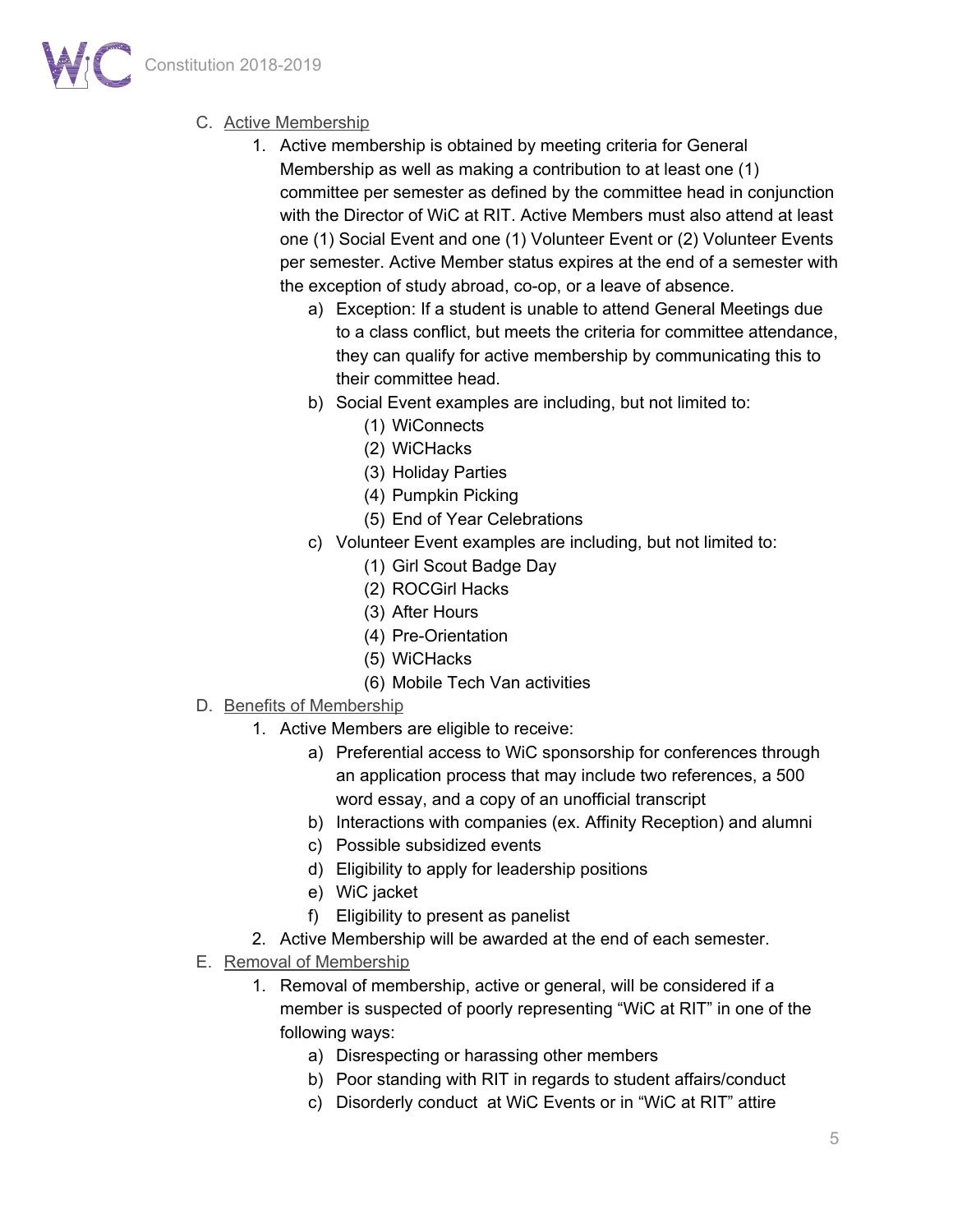

- d) Consistent violations of WiC Space expectations (IV.C)
- e) Consistently making false commitments without justification
- f) Slander of the "WiC at RIT" organization
- 2. If any of the above violations are brought to the attention of the Director or Committee Head, the member in question will be put up for review by the Director and Committee Heads and a decision about possible suspension/removal of membership will be made.
- 3. Suspension periods can be either a semester, a year, or a lifetime ban depending on the severity of the violation. This is decided by the Director and Committee Heads. If a member is on suspension, active member privileges will be revoked and they will be unable to attend events hosted by "WiC at RIT".

#### <span id="page-5-1"></span><span id="page-5-0"></span>**VII. Leadership**

- A. Director
	- 1. Schedule specific time for General Meetings
	- 2. Schedule specific time for Committee Head Meetings
	- 3. Attend Committee Head and General Meetings
	- 4. Send regular emails reminding members of upcoming events
	- 5. Being responsive to questions in a timely manner
	- 6. Act as the liaison with the Dean's Office
		- a) Disseminate the pertinent information to each committee head
	- 7. Manage budget
	- 8. Schedule companies to attend General Meetings for tech talks, info sessions, and professional development opportunities
	- 9. Help find sources of funding from company contacts
- <span id="page-5-2"></span>B. Part-time Staff Assistant
	- 1. Coordinate conference attendance
		- a) Harvard WeCode Conference Feb
		- b) Grace Hopper Conference Oct
		- c) NYCWIC April
	- 2. Women's Career Achievement Dinner April
	- 3. Support all WiC initiatives
- <span id="page-5-3"></span>C. Committee Heads
	- 1. Meetings
		- a) Announce when each specific committee meeting will be held and have the first meeting by the end of week 3.
		- b) Hold weekly WiC Space evening hours, scheduled by the Logistics Committee Head. Notify Logistics and Director at least 2 hours in advance if unable to attend scheduled hours.
		- c) Attendance
			- (1) Must attend Committee Head meetings and General Meetings.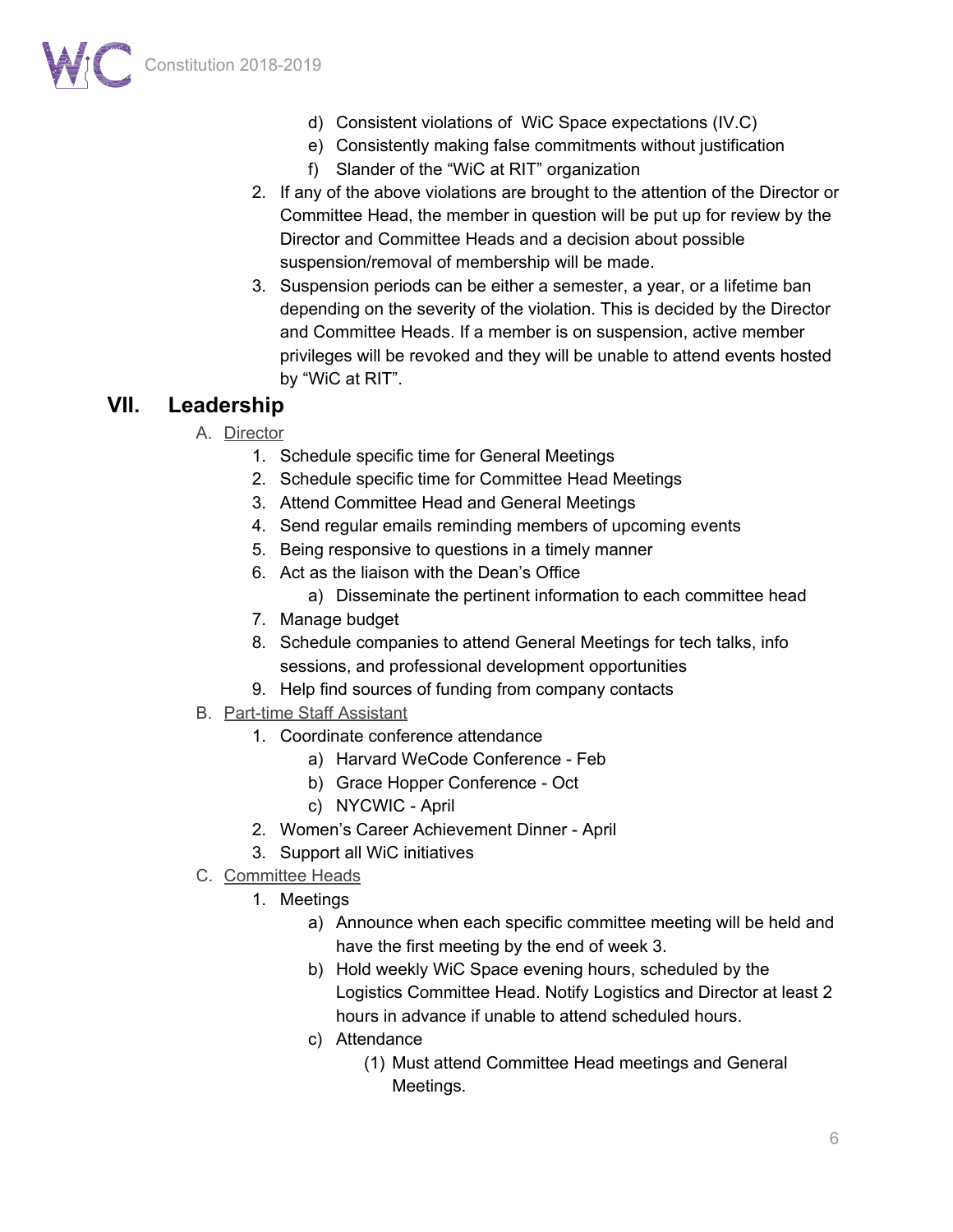

- (2) Allowed to miss two meetings without just cause.
	- (a) If a Committee Head cannot attend any meeting they must appoint a committee member to represent them at:
		- (i) Committee [own] meetings
		- (ii) General Meetings
- (3) Must wait at least 15 minutes for members to arrive before cancelling a meeting day-of.
- d) Must meet 1:1 with the Director once a week to check in and discuss goals.
- e) Must meet 1:1 with the Logistics Head once a month to check in and discuss goals.
- f) Committee Meetings
	- (1) Responsible for holding one committee meeting a week.
	- (2) May cancel a committee meeting, as long as the cancellation does not hinder the committee's goals.
- g) Team leads
	- (1) Committee heads are able to appoint a Lead for any task or activity that is managed by the committee.
- h) Committee Events
	- (1) Committee Head at their own events must:
		- (a) Be present at said event or assign and train an Event Lead
		- (b) If an Event Lead is appointed this must be communicated to all Committee Heads and the **Director**
		- (c) The Event Lead should be recorded in the WiC event calendar with the event
		- (d) Keep attendance of all participating members
- 2. Administrative Tasks
	- a) Responsible for tracking goals and deadlines on an agreed tool of their choice that is accessible to the Director.
	- b) Responsible for at least one hour a week dedicated to WiC.
	- c) Responsible for Carbon Copying (CC) Director and Logistics Head in on all WiC at RIT emails.
	- d) Responsible for recording their committee's meeting minutes for CH Meetings and other documentation on the shared WiC Drive.
	- e) Write and/or maintain a guide and Committee Head Application for future holders of the committee head position.
- 3. Representing WiC
	- a) Be an ambassador for WiC at RIT on campus, in the community, and at related events.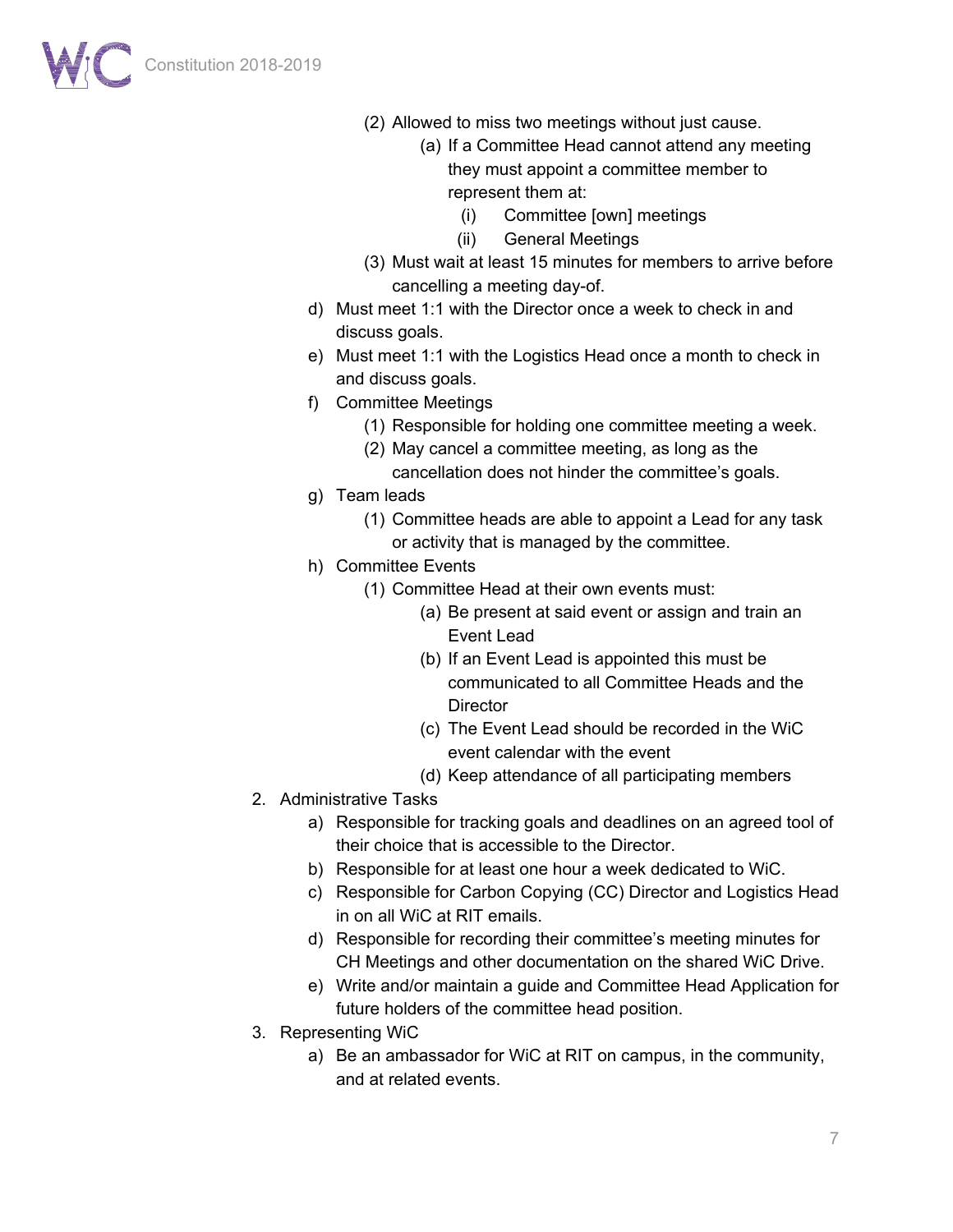

b) Support WiC through helping or participating in events outside of their committee.

#### <span id="page-7-0"></span>D. Logistics (Paid Student Worker)

- 1. Logistics serves as the assistant to the Director as well as supporting the Committee Heads.
- 2. Help run, and plan events where needed.
- 3. Correspond with Committee Heads to make sure weekly action items are sent and followed-up on.
- 4. Meet with Committee Heads individually at least once a month.
- 5. Maintain WiC calendar, MailChimp, Google Drive and CampusGroups.
- 6. Maintain membership and track sign-in logs for all events and conferences.
- 7. Responsible for the creation of General Meeting slides.
- 8. Responsible for the creation of Committee Head Meeting agenda.
- 9. Responsible for handling disciplinary issues with the Director within Women in Computing.
- 10. Required to attend all Committee Head meetings and take minutes
- 11. Required to attend all General Meetings and possibly present slides
- 12. Maintain historical information
- 13. Help with Conference coordination
- 14. Must work a minimum of ten hours a week
- 15. Backup Google Drive

### <span id="page-7-2"></span><span id="page-7-1"></span>VIII. Committees

- A. Public Relations
	- 1. PR is responsible for the public and private perception and uniform branding of Women in Computing. This committee will also annually carry out the planning and execution of the networking event, WiConnects.
	- 2. Update and maintain Social Media Coordination
	- 3. Works with all committees to ensure a consistent public message (i.e creation of posters)
	- 4. Plan and execute annual WiConnects, a networking dinner for faculty/staff/WiC students
	- 5. Cultivate relationships with corporate reps at career fairs & affinity reception -- getting to know your campus recruiters
	- 6. Responsible for WiC Perception (i.e. Brochure, Newsletter, Blog)
	- 7. Designate one member to take on the responsibility of advertising WiCHacks, using information supplied by the WiCHacks Committee Head.
	- 8. Alumni Relations
		- a) Help coordinate events to engage students and alumni including but not limited to: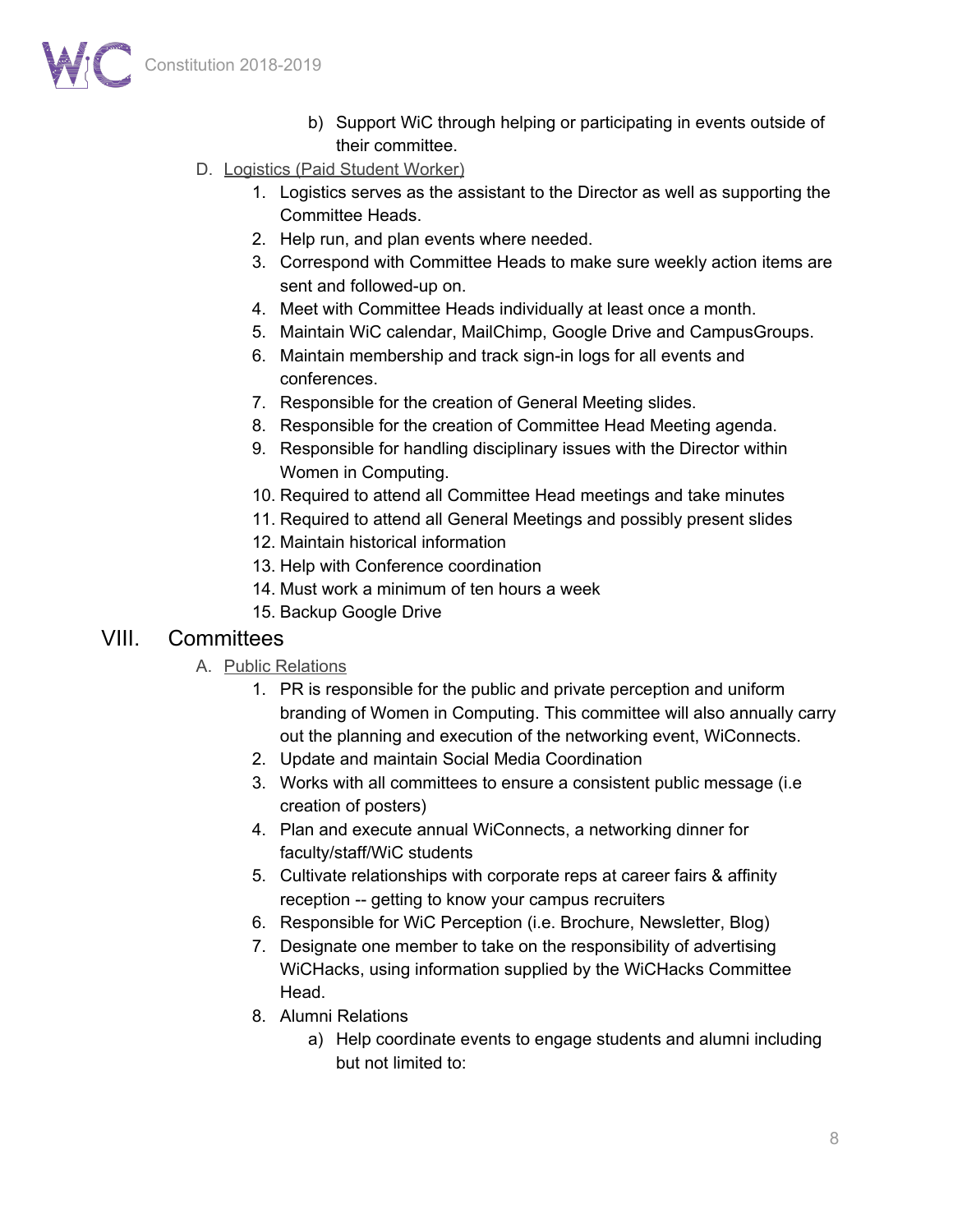- (1) WiC Table at President's Alumni Ball during Brick City Homecoming
- (2) Maintain alumni mailing list
- (3) Collaborate with Director of Alumni Relations
- (4) Keep alumni informed of WiC activities
- <span id="page-8-0"></span>B. Events
	- 1. Events is responsible for the planning and organizing of all social and collaborative events. This includes, but not limited to a kick-off, halloween party, bonding events, years of service, holiday dinner and etc.
	- 2. Planning and executing WiC General Meeting
	- 3. Planning and executing internal and external social events
		- a) Works with GCCIS Student Advisory Board on collaborative events within the college
	- 4. Works with PR Committee on flyer creation and advertising through social media
		- a) Event details must be sent to PR Committee 3 weeks before event
	- 5. Must hold 2-3 social events per month
- <span id="page-8-1"></span>C. Outreach
	- 1. Outreach is responsible for the planning and execution of all K 12 events. This includes, but is not limited to Open Houses and workshops.
	- 2. There will be two Co-Heads who will share the responsibilities
		- a) Plan and execute WiC's involvement in the following events including but not limited to:
			- (1) After Hours, The Accepted Student Overnight Program
			- (2) K-12 activities and visits to campus/area schools (i.e. Tech Badge Day, STEM Open House, ROCGirlHacks, Mobile Tech Van)
			- (3) Pre-Orientation
			- (4) Summer Workshops or camps
			- (5) Shadow visits from prospective students
- <span id="page-8-2"></span>D. Projects
	- 1. The Project Committee is responsible for encouraging all WiC members to collaborate on projects that target a subject or set of skills within the computing field. The goal of any project, is to be displayed at ImagineRIT upon completion, with credit to project contributors.
		- a) Some projects may be more long term but some prototype or progress must be displayed at ImagineRIT even when incomplete.
	- 2. Project selection and preference will be determined by the WiC Director and the Project Committee Head.
	- 3. Projects committee should maintain some previous project(s) appropriate for display/demonstration for WiC Events and other events that WiC may have a presence at; i.e. Rochester Maker Faire and ImagineRIT.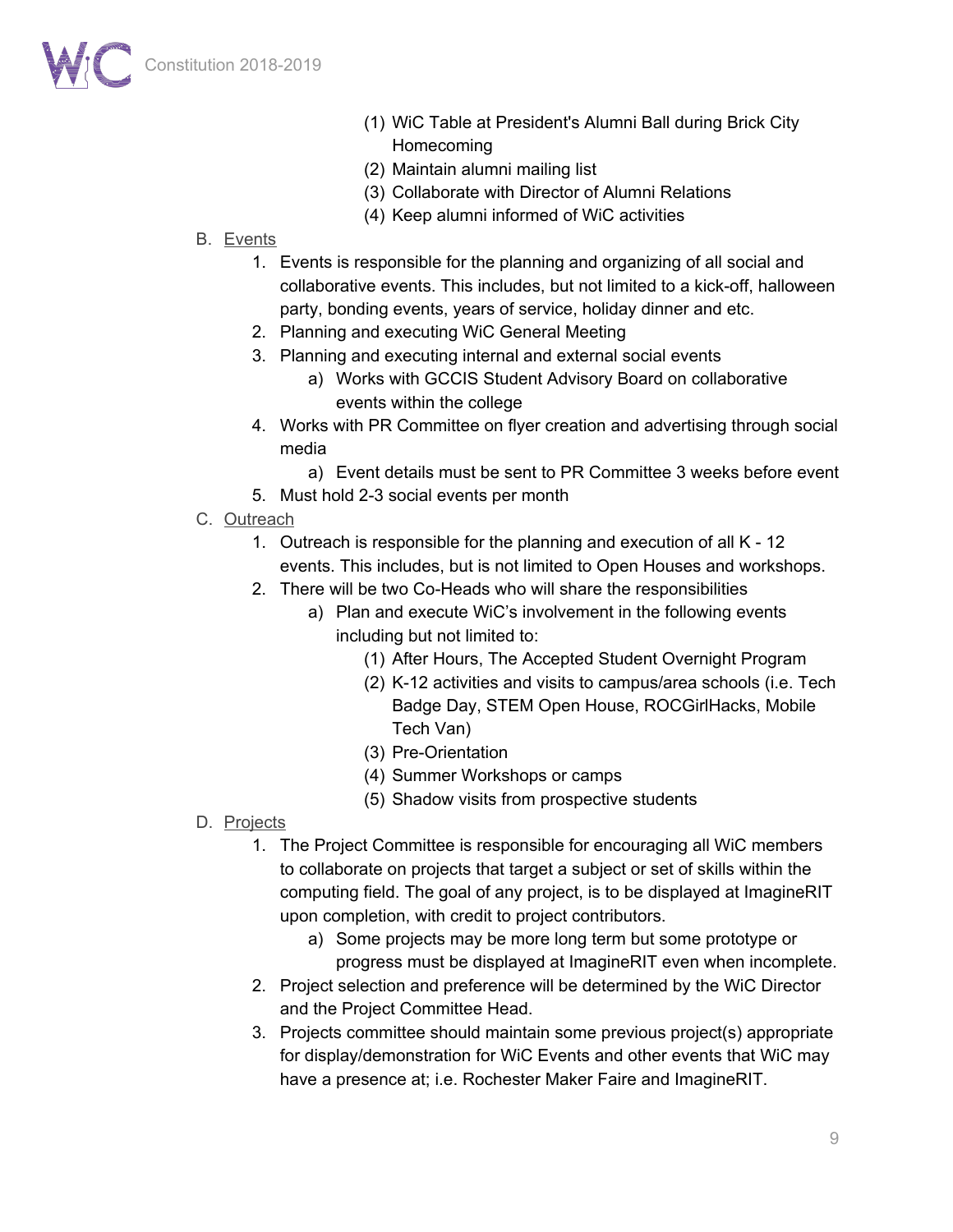

- a) In conjunction with this, projects should be well documented for future maintenance and usage.
- 4. Project Committee Head responsibilities:
	- a) Recruit industry professionals to serve as mentors and resource professionals to each project within the committee. Industry professionals can be faculty, staff, or individuals employed outside of RIT and WiC.
	- b) Maintain a budget and inventory for each project, which approved by the WiC Director. Inventory of supplies should be checked on a monthly-basis
	- c) Maintain communication with individual project teams:
		- (1) Assign team leaders for each project
		- (2) Work with team leaders to decide timelines and deadlines for each project
	- d) Manage access to Projects Committee GitHub repositories under the WiC GitHub organization. Committee members should be given appropriate access and that access should be retired upon leaving projects/graduation.
- 5. All projects funded by the Projects Committee are owned by the WiC organization unless explicitly agreed upon in writing before or during the project progress.
- <span id="page-9-0"></span>E. WiCHacks
	- 1. The WiCHacks committee head is responsible for all aspects of the planning and execution of WiC's annual hackathon: WiCHacks. This committee, under ultimate supervision of WiC's director, will decide on and organize all details concerning the hackathon. WiCHacks will operate with the following roles/sub-committees within the committee: Logistics, Sponsorship, and Travel. Furthermore, the "WiCHacks Survival Guide"(located in WiCHacks Google Drive folder) will be referenced by each committee that chooses to run the hackathon.m
	- 2. Responsible for planning and execution of WiC Hackathon, including:
		- a) Company sponsors, mentors, and API workshops,outreach to other universities, Logistics (budget, schedule, program, advertising, volunteer scheduling and responsibilities)
		- b) Newbie Track
		- c) Work with Major League Hacking
	- 3. Get permission to showcase projects on the WiC website and at ImagineRIT.
	- 4. Should participate/volunteer in a hackathon in order to apply to this position.
- F. Webmaster
	- 1. The Webmaster is responsible for updating the WiC website (wic.rit.edu) and WiCHacks website (wichacks.io).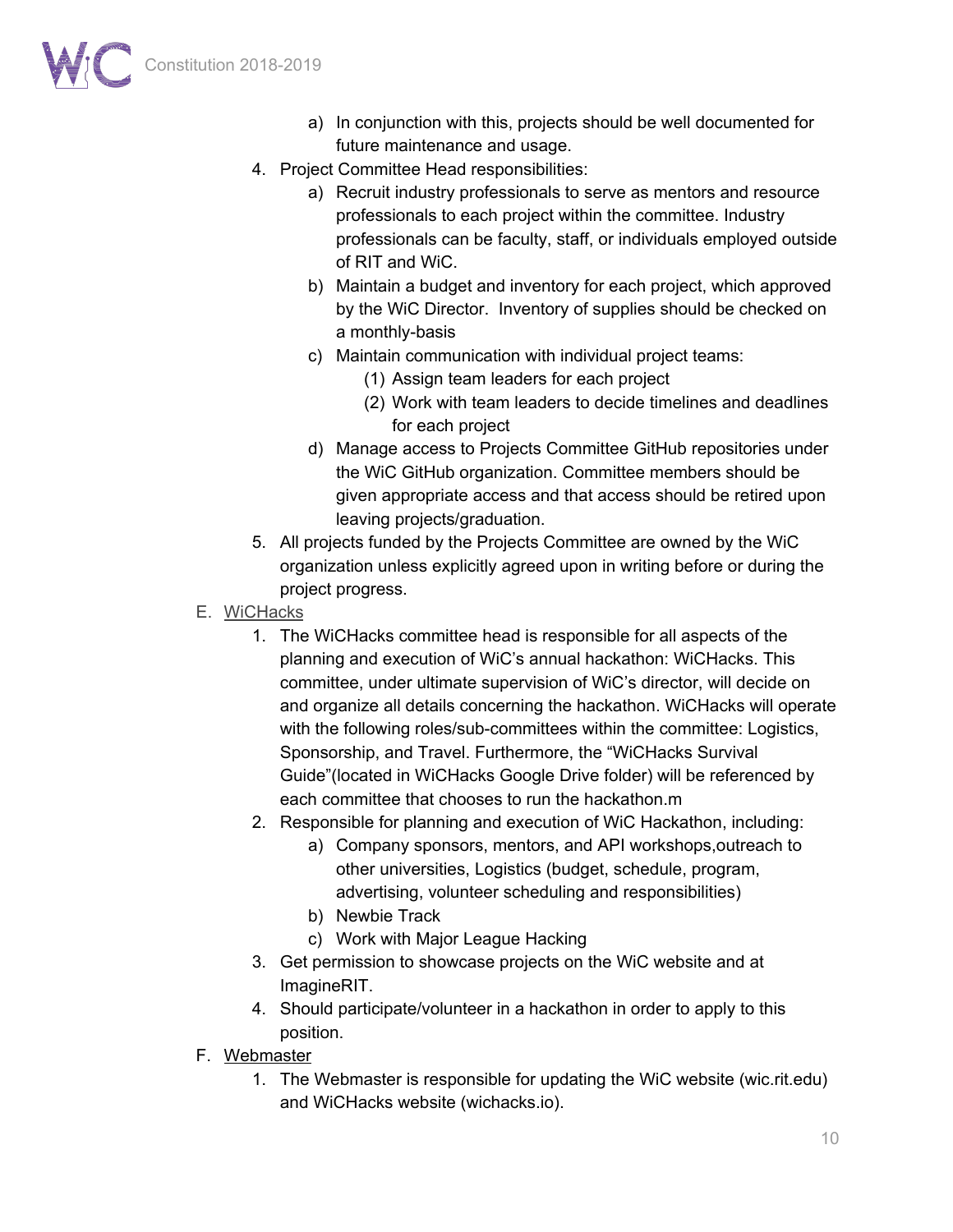- 2. Work closely with committee heads and director on weekly event updates to website, as well as adding and changing information provided for events and blogs.
- 3. Implement changes to websites in an effort to update information faster and easier.
- 4. Respond to suggestions to update style, function, and issues.
- <span id="page-10-0"></span>G. WiC Allies
	- 1. WiC Allies is responsible for furthering the mission and goals of Women in Computing, for the purpose of affecting positive change and fostering a more inclusive culture at RIT.
	- 2. Organize events related to Inclusion and Diversity
	- 3. Attending relevant talks and meetings to further engage students and promote WiC Allies and WiC as a whole
	- 4. Work with other organizations on Inclusion and Diversity initiatives
	- 5. Work on the Allies Initiative backlog
		- a) Backlog can be found on Trello and could be added by other committees

## <span id="page-10-1"></span>**IX. Eligibility for Committee Head position**

- A. Applicants must meet all active membership requirements (see section V. bullet C.)
	- 1. The applicant must be an active member of the committee they are applying for, with the exception of Logistics and Website.
- B. Applicants may run for multiple Committee Head positions, but may only accept and hold one.
- C. Prior leadership and teamwork experience are highly recommended.
- D. Must be in good academic / conduct standing.
- E. Must have a plan of action for advancing the committee (goals to improve Committee).
- F. Individuals who secure a Co-Op for a semester, will be reviewed on a case-by-case basis by the Director and Committee Heads.

## <span id="page-10-3"></span><span id="page-10-2"></span>**X. Committee Head Selection**

- A. Terms
	- 1. Each position is for one academic year, unless noted by on a case-by-case basis at the discretion of the committee heads and director.
	- 2. Any qualified active member can apply to be a committee head.
		- a) Those with less than two years experience as a committee head will be given precedence.
	- 3. Transitions start week 10 of Spring semester. This will serve as a transition period for incoming Committee Heads to receive help and advice from the outgoing Committee Heads.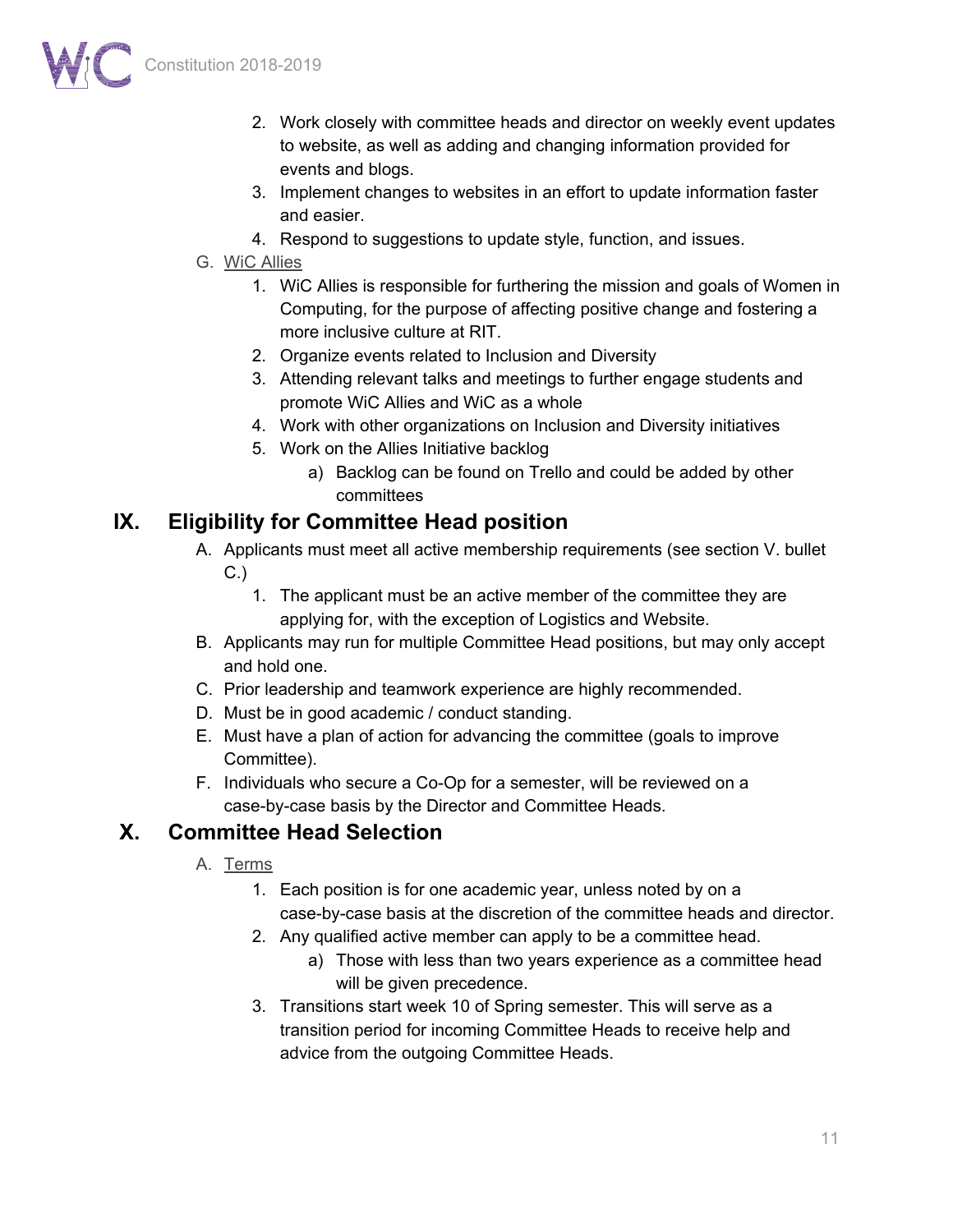- a) For the remainder of the semester newly elected Committee Heads will shadow current Committee Heads and attend their Committee's meeting.
- b) At the end of the semester the newly elected Committee Head takes full ownership of the rights and responsibilities of the position.
- 4. Planning and setting goals for the upcoming year happen during the summer term.
	- a) New Committee Heads are responsible for meeting with the Director during Summer semester.
- <span id="page-11-0"></span>B. Nominations/Application
	- 1. Announce to all Women in Computing members the call for nominations/applications Week 6 of Spring Semester. Announcement must include a deadline for applications.
		- a) Extensions may be given for each committee on a case-by-case basis.
	- 2. To nominate someone, submit a nomination form which includes the nominee's name, email, potential position, and an optional explanation of why you think they would make a good Committee Head. If you have been nominated, you will receive an email within 48 hours.
	- 3. A candidate accepts a nomination by applying for the position.
	- 4. If applications are not filled, the applications will be opened to the general members.
- <span id="page-11-1"></span>C. Selection Process
	- 1. Applications are reviewed by the Director for eligibility to become a Committee Head.
	- 2. Committee Heads will host a caucus session at their committee meeting during week 9.
		- a) Website and Logistics will not host a caucus session.
		- b) All candidates are not allowed to be present during their opponent's presentation.
		- c) Each candidate will give a 3-5 minute speech on why they are running for a committee head position and their plans for the committee.
		- d) After the candidates speech, committee members have 3-5 minutes to ask candidates questions
		- e) At the end of the caucus, committee members will anonymously give their preference for committee head and their reasoning why via Google form.
			- (1) Committee members will have the option to abstain.
		- f) If a candidate is running for multiple positions and committee meetings conflict, the candidate will work with the current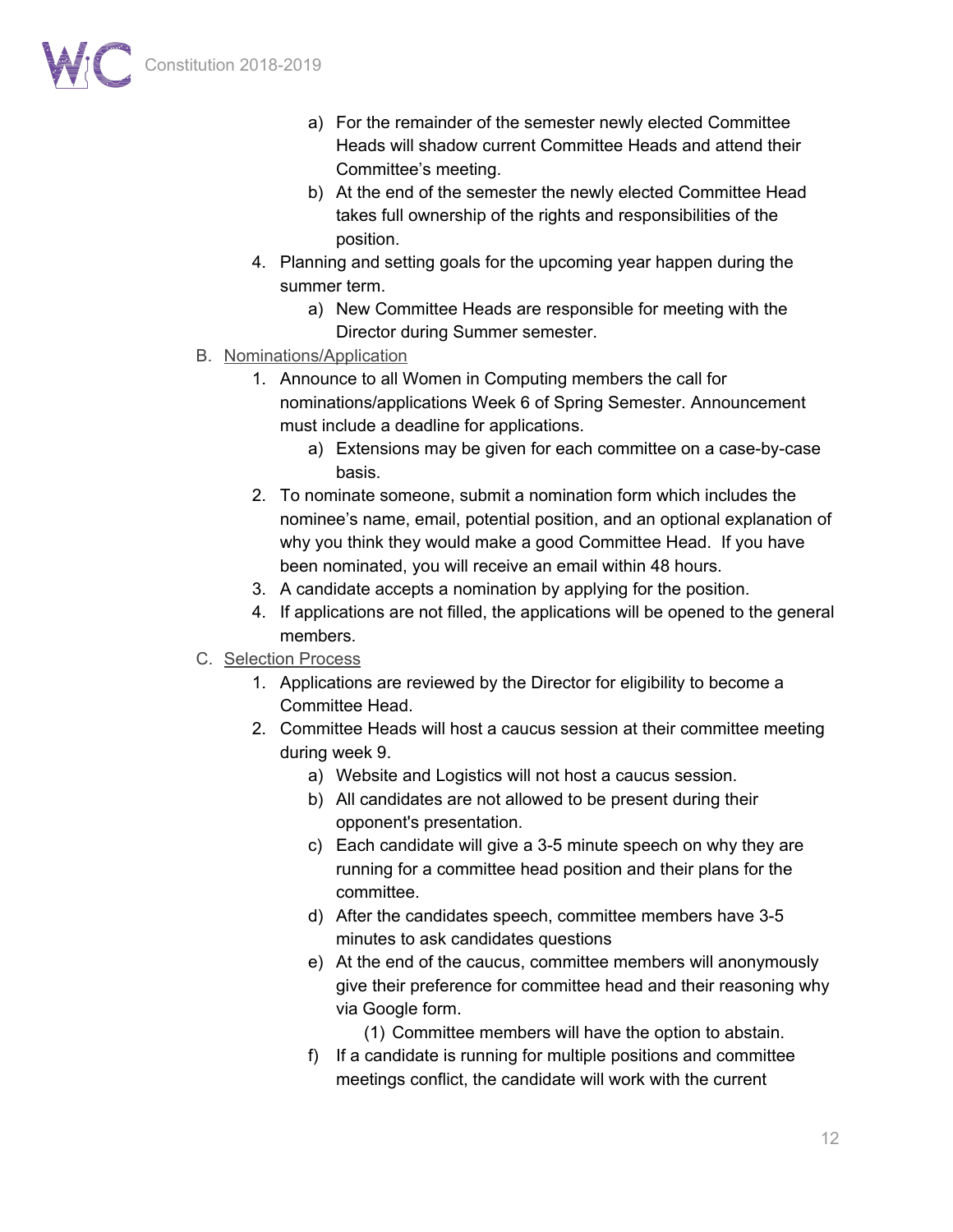committee heads to ensure their presence at both caucus sessions.

- g) If there is only one candidate running, a caucus will still be held.
- 3. A panel comprised of the Director and committee heads will be formed to formally select candidates to fill positions during Week 10.
- 4. Voting Process:
	- a) Establish ground rules for the discussion.
	- b) For each Committee Head position, a professional discussion will consist of a review of the candidate's application, committee preferences, candidates qualifications and leadership potential. The panel will take committee preferences into high consideration. (maximum 30 minutes per candidate).
	- c) The panel will take an anonymous vote via survey software with ranked voting capabilities; majority rules. In the event of a tie, an additional discussion and vote will take place. If a second tie occurs, the Director will make the final decision.
- 5. After the selection process has been completed, all applicants will be contacted by the Director and current Committee Head to inform them of the results of the selection process.
	- a) If selected candidates accept the position they move into training with the current committee head to prepare for their term.
	- b) If the selected candidate denies the position, then the next qualified candidate is contacted.

## <span id="page-12-0"></span>**XI. Committee Head Resignation**

- A. Anytime a Committee Head feels they can't fulfill their duties, the director must be notified in writing within a two week period, barring extenuating circumstances, in order to allow for time to find a replacement. The committee head will be stripped of all powers, rights and responsibilities of their position (such as WiC space access and admin privileges).
- B. In the event of a resignation or termination of a committee head, the other committee heads will assume the authority to make any necessary decisions in the absence of that committee head until a WiC member can be appointed to fill the missing position. Preference will be given to the resigned committee head's current active committee members. The WiC member will serve out the remainder of the term (i.e., until the annual selection).
- C. Any resigning committee head will be required to meet with their replacement at least once, barring extenuating circumstances.

## <span id="page-12-1"></span>**XII. Probation and Termination**

- A. Grounds for Probation:
	- 1. Violating any previously stated terms for membership removal (IV.E.1).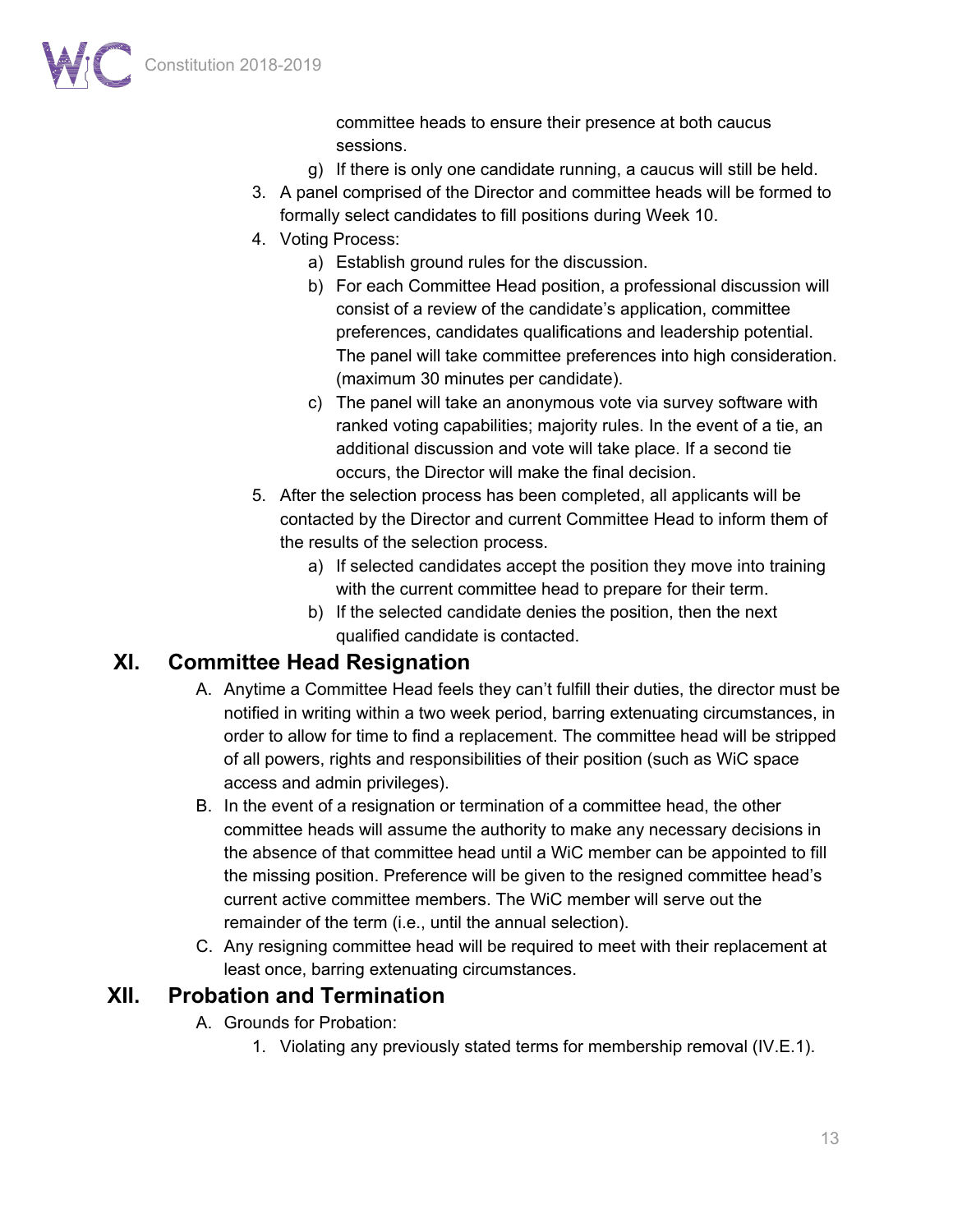

- 2. Missing two Committee Head meetings or two committee meetings consecutively without any communication with the Director. At this point, the Director will notify the CH of probation.
- B. Probation is hereby defined as: the CH failing to fulfill the duties of office as outlined above, and being placed under official reprimand until sanctions are deemed fulfilled by director.
	- 1. Mandatory Weekly meeting scheduled in collaboration with The Director
		- a) Scheduled within 1 week of notification of probation
		- b) For defining a plan of action to avoid further discrepancies
	- 2. Probation will be lifted upon completion of plan of action and agreement of CH and Directors
- C. Plan of Action consists:
	- 1. Definition of Issue
	- 2. Goals with deadlines

## <span id="page-13-0"></span>**XIII. Policies**

- A. Creation of Sub-Head/Team Lead Positions:
	- 1. Team Lead and Sub-Head roles may be given to active committee members at the discretion of the Committee Head. These assignments must be reported to the Director during weekly 1:1 meetings.
	- 2. The Committee Heads reserve the right to place any Team Lead or Sub-Head appointment under review.

## <span id="page-13-2"></span><span id="page-13-1"></span>**XIV. Definitions**

- A. Ambassador
	- 1. A positive representative of WiC at RIT through your actions, appearance, and words.
- <span id="page-13-3"></span>B. Good Academic Standing
	- 1. As defined by RIT's Academic Actions and Recognitions policy.
- <span id="page-13-4"></span>C. Just Cause
	- 1. If you encounter a medical, family, or personal emergency, notify a committee head or Director directly with a brief description of why you cannot attend as soon as possible.
- <span id="page-13-5"></span>D. Majority
	- 1. Greater than 50% members in attendance, The Director is tie breaker
- E. Social Event
	- 1. Social events involve any event that is not a volunteer event and that occurs outside of a general meeting. This could include events run by the Events Committee or WiConnects.
- F. Volunteer Event
	- 1. A volunteer event is defined as any event where a member assists in running the event like ROCGirlHacks or the Girl Scout Badge Day.